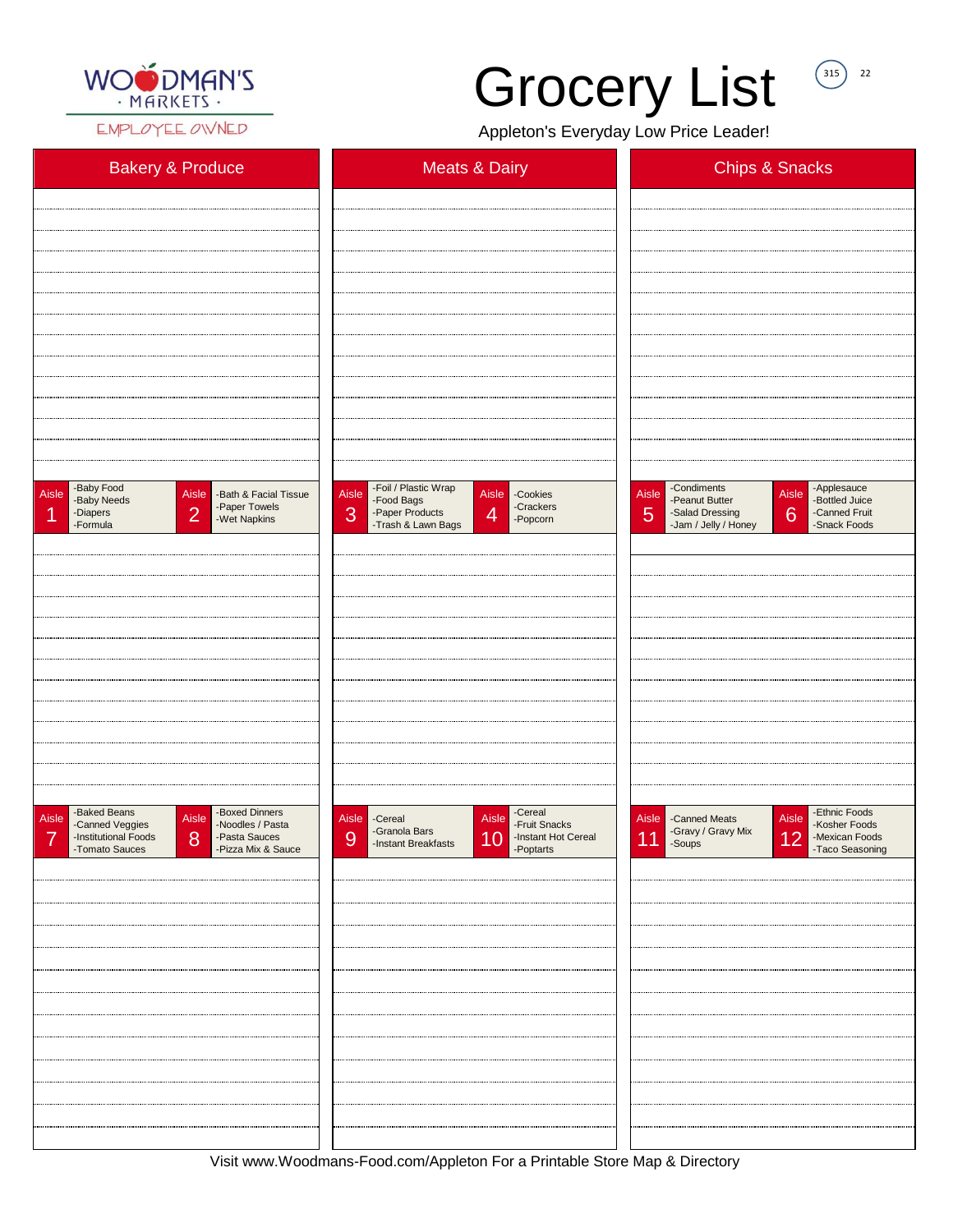| -Asian Foods                                                                          | -Baking Needs                                                                       | -Baking Needs                                                                                                                   |                                                                              | -Brooms & Mops                                                     | -Dish Soap                                                         |
|---------------------------------------------------------------------------------------|-------------------------------------------------------------------------------------|---------------------------------------------------------------------------------------------------------------------------------|------------------------------------------------------------------------------|--------------------------------------------------------------------|--------------------------------------------------------------------|
| Aisle<br>Aisle<br>-Ethnic Foods<br>13<br>-International Foods<br>14<br>-Ramen Noodles | -Cake Mix / Pie Filling<br>-Muffin Mix<br>-Pudding / Jell-O                         | Aisle<br>-Housewares<br>15<br>-Sweetener & Sugar                                                                                | -Coffee & Supplies<br>Aisle<br>-Hot Chocolate<br>16<br>-Tea                  | Aisle<br>-Candles<br>17<br>-Cleaning Supplies<br>-Light Bulbs      | Aisle<br>-Laundry Supplies<br>18<br>-Sewing Supplies<br>-Sponges   |
|                                                                                       |                                                                                     | -Spices                                                                                                                         |                                                                              |                                                                    |                                                                    |
|                                                                                       |                                                                                     |                                                                                                                                 |                                                                              |                                                                    |                                                                    |
|                                                                                       |                                                                                     |                                                                                                                                 |                                                                              |                                                                    |                                                                    |
|                                                                                       |                                                                                     |                                                                                                                                 |                                                                              |                                                                    |                                                                    |
|                                                                                       |                                                                                     |                                                                                                                                 |                                                                              |                                                                    |                                                                    |
|                                                                                       |                                                                                     |                                                                                                                                 |                                                                              |                                                                    |                                                                    |
|                                                                                       |                                                                                     |                                                                                                                                 |                                                                              |                                                                    |                                                                    |
|                                                                                       |                                                                                     |                                                                                                                                 |                                                                              |                                                                    |                                                                    |
|                                                                                       |                                                                                     |                                                                                                                                 |                                                                              |                                                                    |                                                                    |
|                                                                                       |                                                                                     |                                                                                                                                 |                                                                              |                                                                    |                                                                    |
| Aisle<br>Aisle                                                                        |                                                                                     | Aisle                                                                                                                           | <b>Aisle</b>                                                                 | Aisle                                                              | -Books / Magazines<br><b>Aisles</b>                                |
| -Cat Food<br>-Pet Accessories<br>20<br>19<br>-Pet Toys                                | -Dog Food & Treats<br>-Pet Accessories<br>-Pet Toys                                 | -Natural Foods<br>21<br>-Organic Foods                                                                                          | -Natural Foods<br>-Organic Foods<br>22<br>-Vegetarian Foods                  | -Gluten Free Foods<br>-Sugar Free Foods<br>23<br>-Vegetarian Foods | -Health & Beauty<br>$A-Z$<br>-Office Supplies<br>-Water & Kool-Aid |
|                                                                                       |                                                                                     |                                                                                                                                 |                                                                              |                                                                    |                                                                    |
|                                                                                       |                                                                                     |                                                                                                                                 |                                                                              |                                                                    |                                                                    |
|                                                                                       |                                                                                     |                                                                                                                                 |                                                                              |                                                                    |                                                                    |
|                                                                                       |                                                                                     |                                                                                                                                 |                                                                              |                                                                    |                                                                    |
|                                                                                       |                                                                                     |                                                                                                                                 |                                                                              |                                                                    |                                                                    |
|                                                                                       |                                                                                     |                                                                                                                                 |                                                                              |                                                                    |                                                                    |
|                                                                                       |                                                                                     |                                                                                                                                 |                                                                              |                                                                    |                                                                    |
|                                                                                       |                                                                                     |                                                                                                                                 |                                                                              |                                                                    |                                                                    |
|                                                                                       |                                                                                     |                                                                                                                                 |                                                                              |                                                                    |                                                                    |
| Frozen                                                                                |                                                                                     | Drinks & Soda                                                                                                                   |                                                                              | <b>Liquor Store</b>                                                |                                                                    |
|                                                                                       |                                                                                     |                                                                                                                                 |                                                                              |                                                                    |                                                                    |
|                                                                                       |                                                                                     |                                                                                                                                 |                                                                              |                                                                    |                                                                    |
|                                                                                       |                                                                                     |                                                                                                                                 |                                                                              |                                                                    |                                                                    |
|                                                                                       |                                                                                     |                                                                                                                                 |                                                                              |                                                                    |                                                                    |
|                                                                                       |                                                                                     |                                                                                                                                 |                                                                              |                                                                    |                                                                    |
|                                                                                       |                                                                                     |                                                                                                                                 |                                                                              |                                                                    |                                                                    |
|                                                                                       |                                                                                     |                                                                                                                                 |                                                                              |                                                                    |                                                                    |
|                                                                                       |                                                                                     |                                                                                                                                 |                                                                              |                                                                    |                                                                    |
|                                                                                       |                                                                                     |                                                                                                                                 |                                                                              |                                                                    |                                                                    |
|                                                                                       |                                                                                     |                                                                                                                                 |                                                                              |                                                                    |                                                                    |
|                                                                                       | Don't Forget Gas!<br>Gas Station Hours: 7:15a - 7:55p<br>Pumps Open 24/7 With Debit |                                                                                                                                 | Print off Valuable Internet Coupons:<br>www.Woodmans-Food.com/MoreWaysToSave | Woodman's Of Appleton<br>595 N. Westhill Blvd. Appleton, WI        |                                                                    |
|                                                                                       | Save 4¢ / Gallon With Your Receipt                                                  | (920) 753-6655<br>Sign Up For Weekly Store Flyers:<br>www.Woodmans-Food.com/WeeklyStoreFlyers<br>www.Woodmans-Food.com/Appleton |                                                                              |                                                                    |                                                                    |